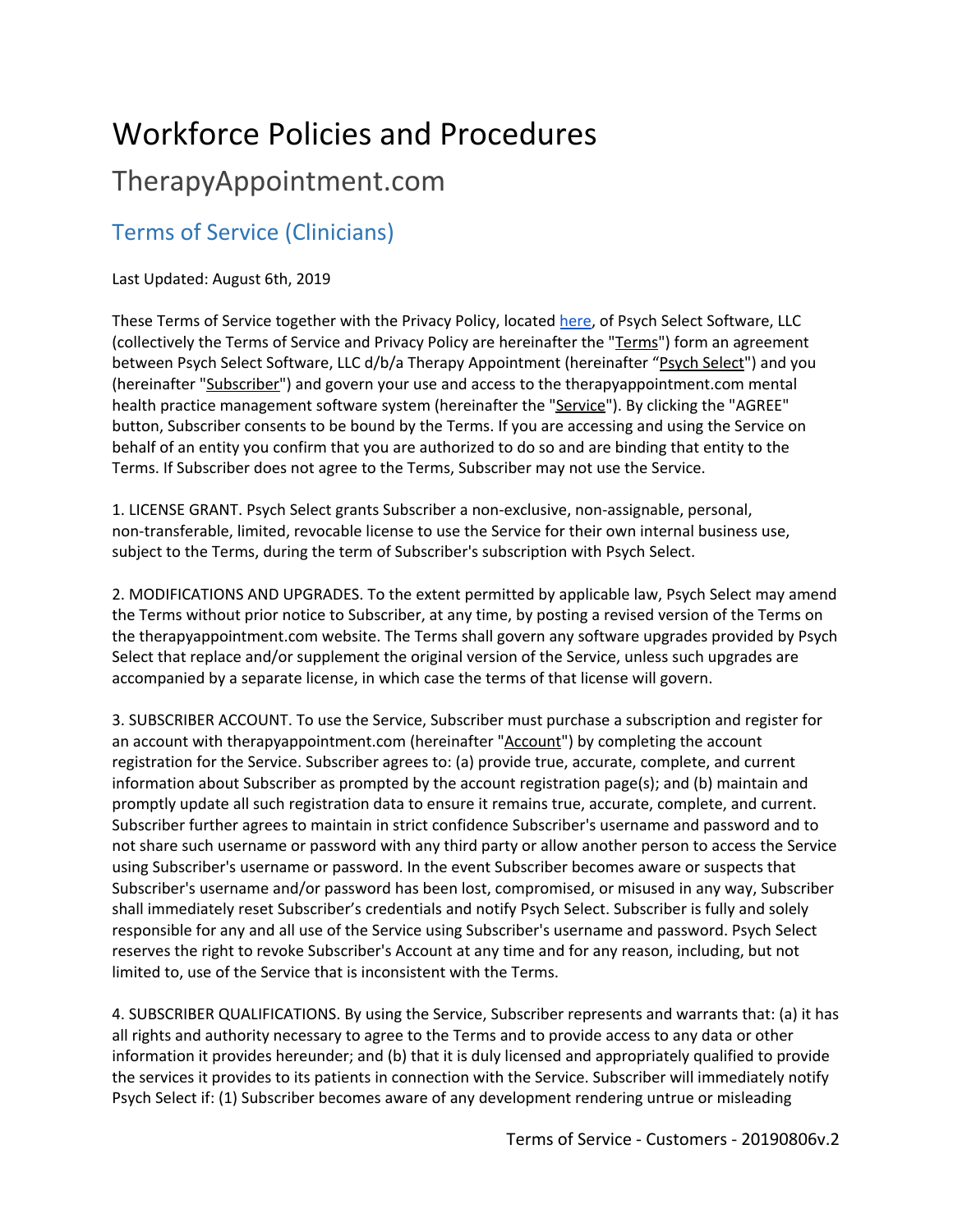Subscriber's representations, warranties, and/or covenants; (2) Subscriber's professional license has been revoked, suspended, or restricted in any way; or (3) Subscriber becomes aware of any medical incident, error, or adverse event arising out of any service rendered by Subscriber within, through, or related to the Service that may reasonably be expected to give rise to a claim being made against Subscriber or if Subscriber has been named in a claim or suit arising out of any service rendered by Subscriber within, through, or related to the Service.

5. RESTRICTIONS. Subscriber agrees that it will not: (a) copy, reproduce, modify, translate, create derivative works of, disclose or publicly display the Service; (b) decompile, disassemble, reverse engineer or otherwise attempt to determine the functionality of the Service; (c) directly or indirectly license, distribute, resell, rent, lease, subcontract, operate as a service bureau or otherwise make the Service available to any third party; (d) use the Service to develop a product or service that is the same or substantially similar to the Service; (e) disclose or share any passwords or other security or authentication with respect to the Service to or with any other person or entity; (f) use the Service for a purpose other than that set forth in the Terms or in a manner that violates any applicable law, rule or regulation; (g) remove, conceal or alter any personally identifiable information, identification, copyright or proprietary rights notices or labels from or on the Service; (h) access or permit any third party to access (or attempt or permit any third party to attempt to access) any content or information (including, personally identifiable information) other than as authorized under the Terms; (i) attempt to disrupt the operation of the Service or use the Service in any manner that could damage Psych Select's services or networks; or (j) post or transmit any information that is unlawful, libelous, defamatory, obscene, fraudulent, predatory of minors, harassing, threatening, or hateful to any person, or that infringes or violates any intellectual property right or privacy or publicity right of another party.

6. THIRD PARTY SERVICES. Subscriber may elect to allow automatic electronic communication between the Service and certain third party services (e.g., for claims and payment processing). Such third party services are offered by independent third parties, not Psych Select. PSYCH SELECT DISCLAIMS ALL WARRANTIES, WHETHER EXPRESS OR IMPLIED, WHETHER ARISING BY STATUTE OR OTHERWISE IN LAW OR FROM A COURSE OF DEALING OR USAGE OF TRADE, INCLUDING ANY WARRANTY OF ACCURACY, COMPLETENESS, PERFORMANCE, CURRENCY, MERCHANTABILITY, FITNESS FOR A PARTICULAR PURPOSE, NON-INFRINGEMENT OR TITLE WITH RESPECT TO SUCH THIRD PARTY SERVICES. IF SUBSCRIBER ALLOWS SUCH AUTOMATIC ELECTRONIC COMMUNICATION BETWEEN THE SERVICE AND THIRD PARTY SERVICES, SUBSCRIBER DOES SO AT SUBSCRIBER'S OWN RISK, AND SUBSCRIBER AGREES THAT PSYCH SELECT IS NOT LIABLE FOR ANY DIRECT, INDIRECT, CONSEQUENTIAL, INCIDENTAL, PUNITIVE, SPECIAL, OR SIMILAR DAMAGES, INCLUDING DAMAGES FOR LOSS OF PROFITS, LOSS OF GOODWILL, WORK STOPPAGE, COMPUTER FAILURE OR MALFUNCTION, LOSS OF WORK SERVICE, OR ANY AND ALL OTHER COMMERCIAL DAMAGES OR LOSSES, WHETHER IN TORT, CONTRACT, OR OTHERWISE, FOR THE RESULTS OF ANY DATA PROCESSING THAT MAY OCCUR WHILE SUBSCRIBER'S HEALTHCARE CLAIMS OR CHARGE CARD TRANSACTIONS ARE BEING HANDLED BY THESE EXTERNAL AND COMPLETELY INDEPENDENT BUSINESS ENTITIES.

7. OTHER LINKS. In addition to the third party services described above, the Service may additionally contain links to other third-party websites. Such third-party websites are owned and operated by the third parties and/or their licensors, and Psych Select has no responsibility for or control over such websites. Subscriber acknowledges and agrees that Psych Select is not responsible or liable for the availability or accuracy of third-party websites, the security or regulatory compliance of such websites, or the content, advertising, or products or services on or available from such websites, and inclusion of any link or application on the Service does not imply any endorsement of such website or Services. It is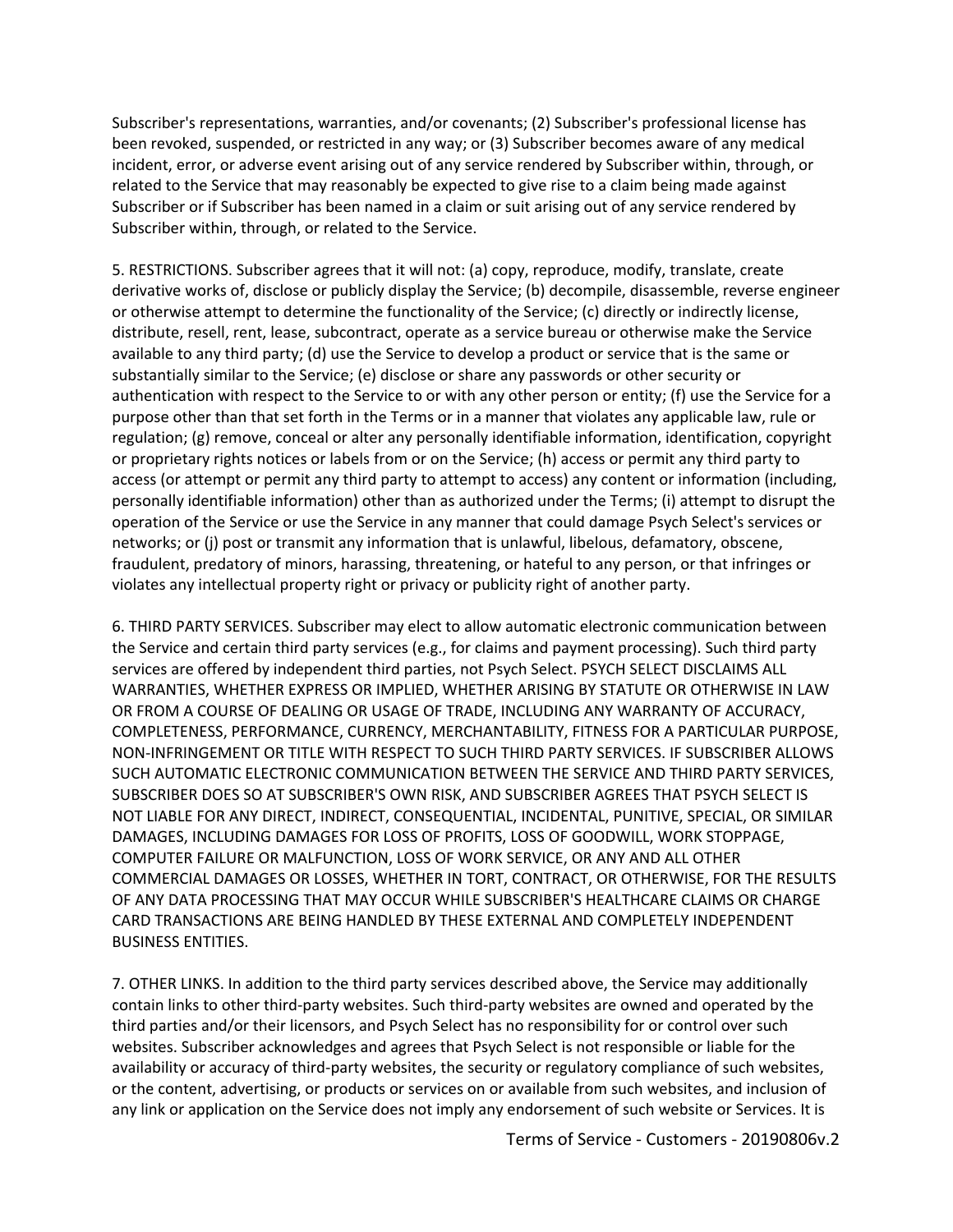Subscriber's responsibility to take precautions to ensure any linked material Subscriber selects is free of viruses and other harmful or destructive items.

8. TERM AND TERMINATION. Subscriber's right to use the Service and Account are provided on a monthly basis by subscription. If Subscriber breaches the Terms, Subscriber's right to use the Service and Subscriber's Account will terminate immediately and without notice. In addition, Psych Select may terminate Subscriber's Account for any reason by giving written notice of the effective date of such termination. In the even Psych Select terminates Subscriber's Account for any reason, Subscriber will be given read-only access to the data in Subscriber's Account for a period not to exceed sixty (60) days, in order to facilitate Subscriber's export or transition of such data. Further, all provisions of the Terms except Section 1 (License Grant) will survive termination and continue in full force and effect. Upon termination of Subscriber's Account for any reason, Subscriber must cease access to the Service, except to the extent specifically permitted under Section 18 (Storage of Subscriber Data Following Termination) and subject to all of the Terms.

9. CONFIDENTIAL INFORMATION. In using the Service, Subscriber may have access to confidential and or proprietary information of Psych Select and its licensors and suppliers that may include, but is not limited to, software, codes, technology, logic, techniques, formats, tools, designs, concepts, methods, processes, ideas, functional specifications, technical materials and information, and related documentation (hereinafter "Confidential Information"). Subscriber will maintain such Confidential Information in confidence and use such information only for purposes of Subscriber's use of the Service, in accordance with the Terms.

10. PROPRIETARY RIGHTS. THE SERVICE IS LICENSED, NOT SOLD. All right, title and interest in and to the Service and all Intellectual Property Rights therein are and shall remain exclusively with Psych Select, its licensors and their respective successors and assigns. Subscriber is not granted any right, title or interest whatsoever in the Service or any Intellectual Property Rights (as defined below) associated with the Service. To the extent Subscriber provides any verbal or written ideas or feedback to Psych Select concerning the Service (hereinafter "User Feedback"), Subscriber hereby assigns, transfers and conveys to Psych Select, or its designee, all worldwide right, title, and interest in and to any and all User Feedback, including any ideas, findings, conclusions, concepts, improvements and Intellectual Property Rights in such User Feedback and Psych Select reserves the right to use any User Feedback, including any comments, endorsements, and contributions by Subscriber in advertising for the Service and Psych Select. "Intellectual Property Rights" means all intellectual property and other similar proprietary rights, in any jurisdiction, including rights in and to: (a) trade secrets, know-how and other confidential or non-public business information; (b) original works of authorship and any moral rights relating thereto; (c) trademarks, service marks, trade dress and other indications of origin; and (d) patents, invention disclosures, inventions and discoveries. Subscriber grants Psych Select license to use data and content it provides hereunder, and data about Subscriber's and its patients' use of the Service, for Subscriber's own business purposes, to the extent permitted by applicable law and so long as such uses do not competitively disadvantage Subscriber or compromise the privacy or security of confidential information of or about Subscriber or its patients. Use of Subscriber and patient information will be subject to the Terms.

11. DISCLAIMER OF WARRANTY. THE SERVICE IS PROVIDED "AS IS" WITH ALL FAULTS. TO THE EXTENT PERMITTED BY LAW, PSYCH SELECT HEREBY DISCLAIMS ALL WARRANTIES, WHETHER EXPRESS OR IMPLIED, INCLUDING WITHOUT LIMITATION WARRANTIES THAT THE SERVICE IS FREE OF DEFECTS, MERCHANTABLE, FIT FOR A PARTICULAR PURPOSE AND NON-INFRINGING. SUBSCRIBER BEARS THE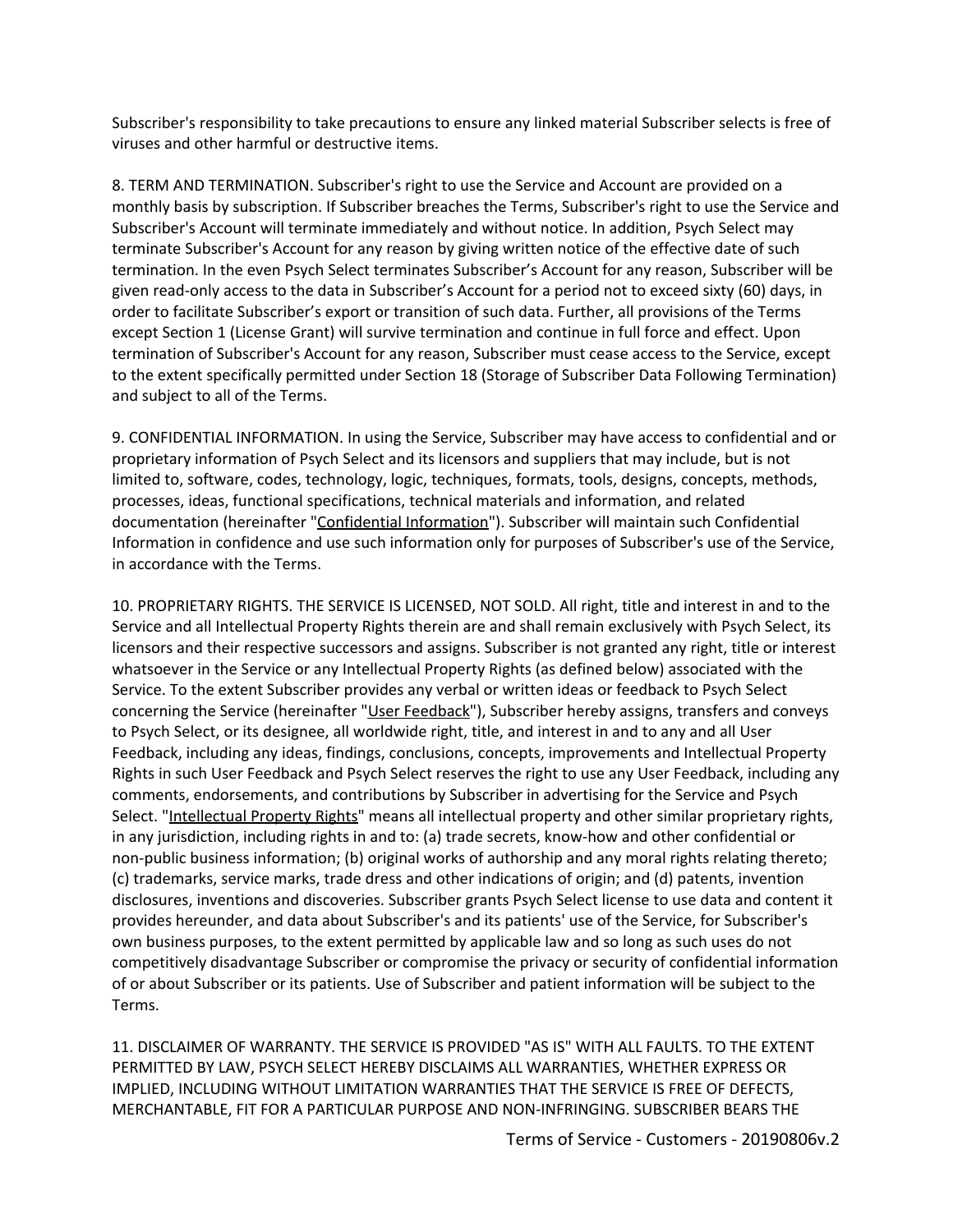ENTIRE RISK AS TO SELECTING THE SERVICE FOR SUBSCRIBER'S PURPOSES AND AS TO THE QUALITY AND PERFORMANCE OF THE SERVICE. Without limiting the generality of the foregoing or the limitation of liability set forth in Section 12 (Limitation of Liability), Subscriber acknowledges and agrees that: (a) Subscriber is using the Service at its own discretion and risk; (b) Subscriber is responsible for any and all decisions and conclusions made based on the data and output that results from use of the Service and all professional services it provides to its patients, including, without limitation, for all medical, treatment, and other patient care decisions; (c) Subscriber is solely responsible for obtaining all necessary informed consents and providing all notices required to be delivered to the patients in connection with care provided by Subscriber; and (d) neither Psych Select Software LLC nor any of its suppliers or licensors shall be responsible for any data or output that results from Subscriber's use of the Service. This limitation will apply notwithstanding the failure of essential purpose of any remedy. Some jurisdictions do not allow the exclusion or limitation of implied warranties, so this disclaimer may not apply to Subscriber.

12. LIMITATION OF LIABILITY. EXCEPT AS REQUIRED BY LAW, PSYCH SELECT WILL NOT BE LIABLE FOR ANY INDIRECT, SPECIAL, INCIDENTAL, CONSEQUENTIAL OR EXEMPLARY DAMAGES ARISING OUT OF OR IN ANY WAY RELATING TO THE USE OF OR THE INABILITY TO USE THE SERVICE, INCLUDING WITHOUT LIMITATION DAMAGES FOR LOSS OF GOODWILL, WORK STOPPAGE, LOST PROFITS, LOSS OF DATA, AND COMPUTER FAILURE OR MALFUNCTION, EVEN IF ADVISED OF THE POSSIBILITY OF SUCH DAMAGES AND REGARDLESS OF THE THEORY (CONTRACT, TORT OR OTHERWISE) UPON WHICH SUCH CLAIM IS BASED. ALTHOUGH EVERY REASONABLE EFFORT WILL BE MADE TO ENSURE THE CONSISTENT ONLINE AVAILABILITY OF THE SERVICE, SUBSCRIBER BEARS THE ENTIRE RISK FOR ANY LOSSES INCURRED BY THE UNAVAILABILITY OF THE SERVICE FOR ANY REASON. PSYCH SELECT'S COLLECTIVE LIABILITY UNDER THIS AGREEMENT WILL NOT EXCEED THE GREATER OF \$500 (FIVE HUNDRED DOLLARS) AND THE FEES PAID BY SUBSCRIBER UNDER THIS LICENSE (IF ANY). Some jurisdictions do not allow the exclusion or limitation of incidental, consequential or special damages, so this exclusion and limitation may not apply to Subscriber.

13. SUBSCRIBER INDEMNIFICATION. Subscriber shall defend, indemnify, and hold harmless Psych Select and its officers, directors, members, managers, equity holders, employees, agents, contractors, suppliers, and licensors against all costs, expenses, losses, and damages (including reasonable attorneys' fees and costs) incurred or awarded as a result of or in connection with claims of third parties against Psych Select based on or arising directly or indirectly out of: (a) Subscriber's (including its employees' and agents') use of the Service; (b) a breach by Subscriber (including any of its employees and agents) of any terms of this Agreement; (c) Subscriber's (or its employee's or agent's) violation of any applicable laws or regulations; (d) any negligence, willful misconduct, or fraud by Subscriber (including any of its employees and agents); or (e) defamation, libel, violation of privacy rights, unfair competition, or infringement of any third party's intellectual property rights or allegations thereof to the extent caused by Subscriber (including any of its employees and agents).

14. EXPORT CONTROLS & DISCLAIMER. Subscriber's right to use the Service is subject to all applicable export restrictions. Subscriber must comply with all export and import laws and restrictions and regulations of any United States or foreign agency or authority relating to the Service and its use. Psych Select offers the Service only in the United States and makes no representations that any aspect of the Service is appropriate or available for use outside of the United States. Those who access the service outside of the United States are responsible for compliance with applicable laws.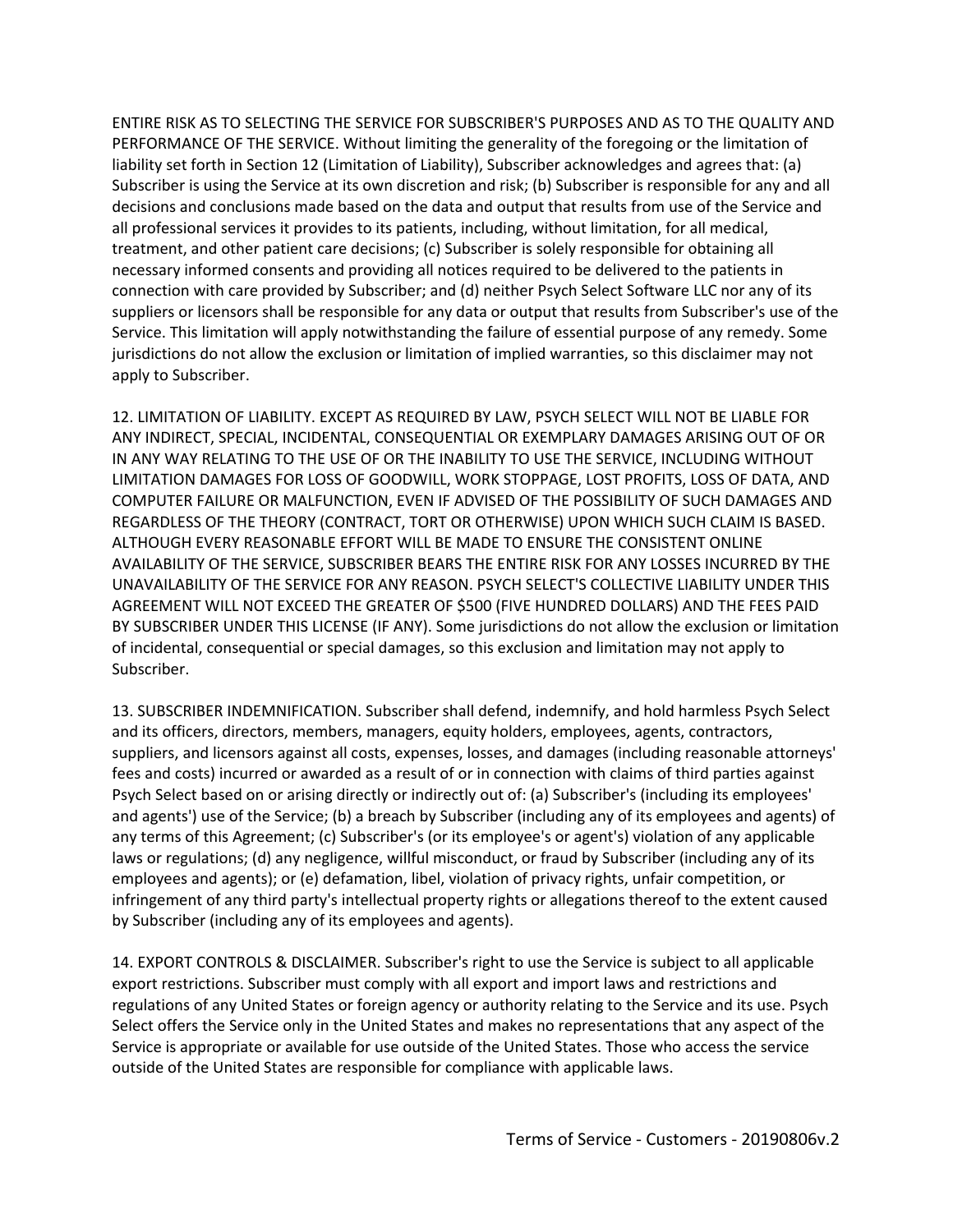15. U.S. GOVERNMENT END-USERS. The Service is a "commercial item," as that term is defined in 48 C.F.R. 2.101, consisting of "commercial computer software" and "commercial computer software documentation," as such terms are used in 48 C.F.R. 12.212 and 48 C.F.R. 227.7202. Consistent with 48 C.F.R. 12.212, 48 C.F.R. 27.405(b)(2) and 48 C.F.R. 227.7202, all U.S. government end users acquire the Service with only those rights as set forth herein.

16. SECURITY OF PROTECTED HEALTH INFORMATION. Subscriber may not use the Service in any way that is illegal, fraudulent, or violates the provisions of the Health Insurance Portability and Accountability Act of 1996 and its later extensions and modifications, including the Health Information Technology for Economic and Clinical Health Act (collectively "HIPAA"). These provisions restrict all unauthorized hacking, testing, or assessment which is intended to bypass the security policies and controls of the software. Subscriber acknowledges that Psych Select is not responsible for violation of these laws or related regulations due to Subscriber's actions or circumstances outside of Psych Select's control. These actions and circumstances include, but are not limited to the failure of Subscriber or Subscriber's employees and agents to: (a) choose adequate account passwords, and to protect those passwords from unauthorized disclosure; (b) log out of the Service on any computer or other device; (c) authenticate the identity of any patient or staff member requesting access to patient or staff passwords; (d) ensure that staff members with access to passwords are aware of HIPAA and have agreed to be bound by them; (e) use tools provided within the Service to monitor log-in activity for security breaches; (f) guard any protected health information (as defined by HIPAA) (hereinafter "PHI") downloaded to Subscriber's own storage device in accordance with HIPAA; (g) ensure that all individuals who are granted access to PHI have a legitimate need for that information in order to conduct healthcare operations (as defined by HIPAA); (h) ensure that any device used to access PHI is free from software viruses and any other hardware or software methods for collecting and disseminating information to unauthorized individuals; (i) promptly report suspicious activity or misuse of the system to Psych Select for further investigation; and (k) cooperate with Psych Select to safeguard against such activity or misuse and to mitigate any harm arising therefrom.

17. PROTECTION OF PATIENT RIGHTS. In accordance with HIPAA, Subscriber may be subject to certain requirements related to health information that may be stored in or transmitted by the software provided by Psych Select. The obligations extending to Subscriber may include, without limitation: (a) providing individuals and with copies of patient health information subject in accordance with 45 C.F.R. §164.524 of the Privacy Rule; (b) providing individuals the opportunity to request amendment and to incorporate any amendments to the applicable records in accordance with 45 C.F.R. §164.526 of the Privacy Rule; and (c) provide individuals with an accounting of disclosures in of their protected health information in accordance with 45 C.F.R. §164.528 of the Privacy Rule. In accordance with 45 C.F.R. §164.504(e)(2)(ii) of the Privacy Rule, Psych Select provides Subscribers with tools and processes required to uphold these obligations. It is the policy of Psych Select not to intervene in the relationship between a clinical entity (or individual provider) and a patient, or to fulfill these or other similar responsibilities at the direct request of an individual. Subscriber is solely responsible for establishing and executing processes needed to comply with the standards specified by the Privacy Rule. Subscriber acknowledges that Psych Select is not responsible for Subscriber's compliance with any such requirements or for any violation of these laws or related regulations due to Subscriber's actions or circumstances outside of Psych Select's reasonable control.

18. STORAGE OF SUBSCRIBER DATA FOLLOWING TERMINATION. Upon termination of Subscriber's subscription, either by Psych Select or Subscriber, Psych Select will maintain, retain, and/or destroy all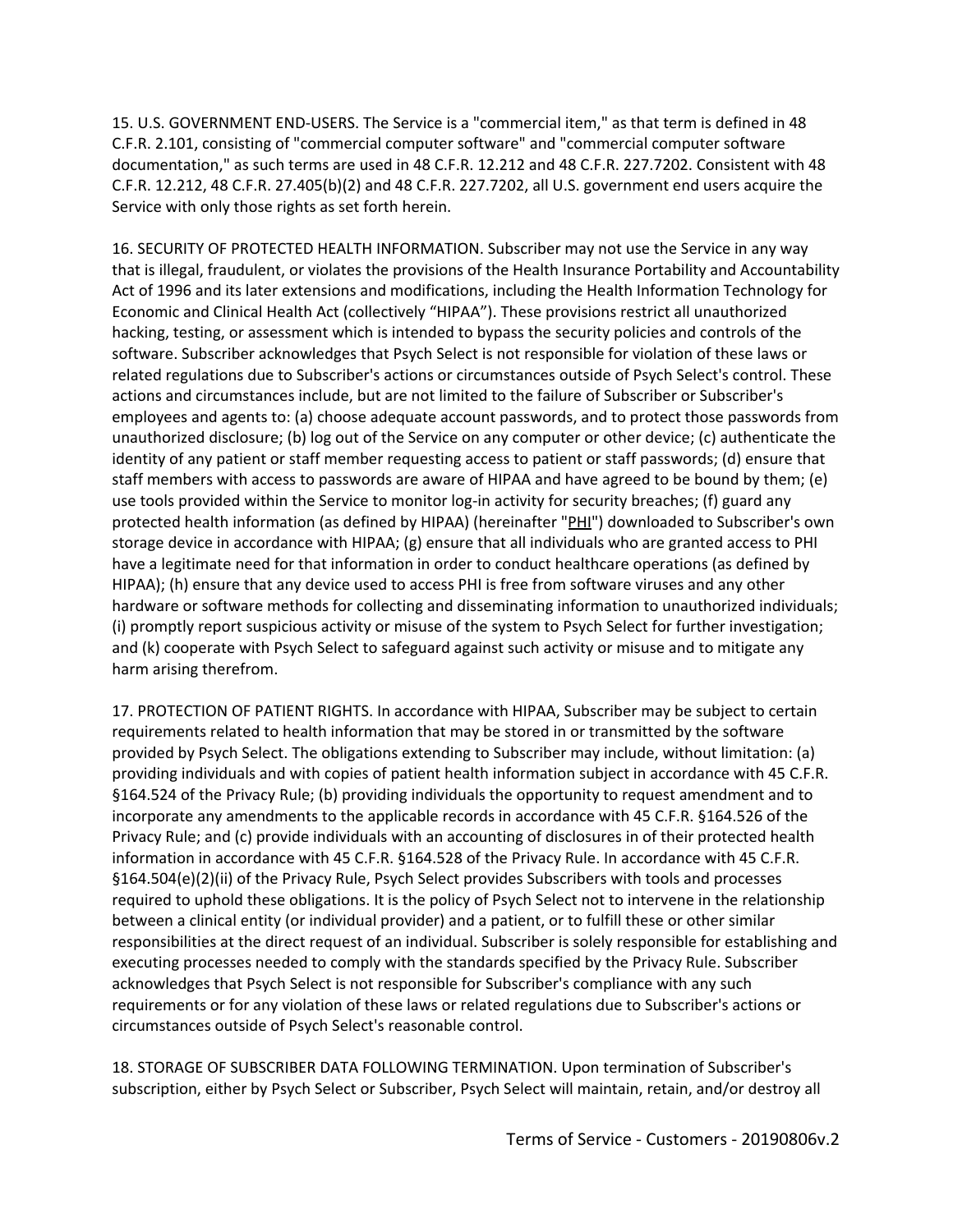copies of Subscriber data residing in Psych Select's systems, in accordance with Psych Select's internal document management and retention policies, procedures, and practices and the following:

(a) Subscribers will be given restricted, read-only access to the system for a period of up to sixty (60) days after the effective date of termination to support Subscriber's data export and transition (the "Transition Period"); such access will not allow Subscriber or Subscriber's patients to use the Service to set appointments, submit insurance claims, record progress notes, or perform any other activities that involve the storage of new information in Subscriber's Account,

(b) At the close of the Transition Period, Subscriber shall have no access to Subscriber's account, and Subscriber's data, including all Protected Health Information received from or created or received by Psych Select on Subscriber's behalf, will be moved to encrypted storage outside of the TherapyAppointment system ("Archived Data"). Archived data is subject to additional security controls and may be automatically purged 365 days after termination of Subscriber's account access or otherwise in accordance with Psych Select's internal policies, procedures, and practices (the "Archived Storage Period"),

(c) At any time during the Archived Storage Period, a Subscriber may submit a written request to expedite destruction of Subscriber's data, which Psych Select may grant in its sole discretion,

(d) Data may be retrieved during the Archived Storage Period at Subscriber's written request; Psych Select reserves the right to charge a nominal fee for retrieving this data and to request additional identity verification prior to release;

(e) At the conclusion of the Archived Data Period, Psych Select will have no further obligation to maintain or provide access to Subscriber's data and may delete or destroy all remaining copies of the information in accordance with its internal applicable policies, procedures, and practices unless Subscriber has subscribed to a long-term data storage service offered by Psych Select,

(f) Psych Select will retain system and application logs and audit records necessary to maintain the integrity of the system as allowed for in 45 CFR 164.504(e)(3)(iii). Due to disaster recovery and business continuity requirements, Subscriber data may also be kept in system backups for a limited period following termination of Subscriber's Account. All protections and guarantees of data security and privacy stated in the Terms, Business Associate Agreement, or applicable law will remain in effect for this data regardless of Subscriber's status.

19. PAYMENT FOR SERVICES AND TERMINATION FOR NONPAYMENT. Subscriber's payment for the Service, including the fee for the first month plus any additional "signup" fees, must be made prior to obtaining an Account. All payment terms can be found on the therapyappointment.com website. If the initial payment is made by a credit or debit card, subsequent renewal prepayments for a monthly subscription to the Service will be debited to this card account without additional notification except as may be required by law, and monthly debits will continue to occur until a request for termination of services is received. Subscriber hereby authorizes Psych Select to automatically charge Subscriber's credit or debit card on file for these payments when due. If the charge card used to prepay for services is declined for any reason, Psych Select will attempt to contact Subscriber via email at the email address Subscriber has recorded in Subscriber's account to inform Subscriber of the non-receipt of payment. If no payment is received within 15 calendar days of the date of the first email message, Subscriber's Account may be placed into a suspended status. While in this status, Subscriber may be granted access

Terms of Service - Customers - 20190806v.2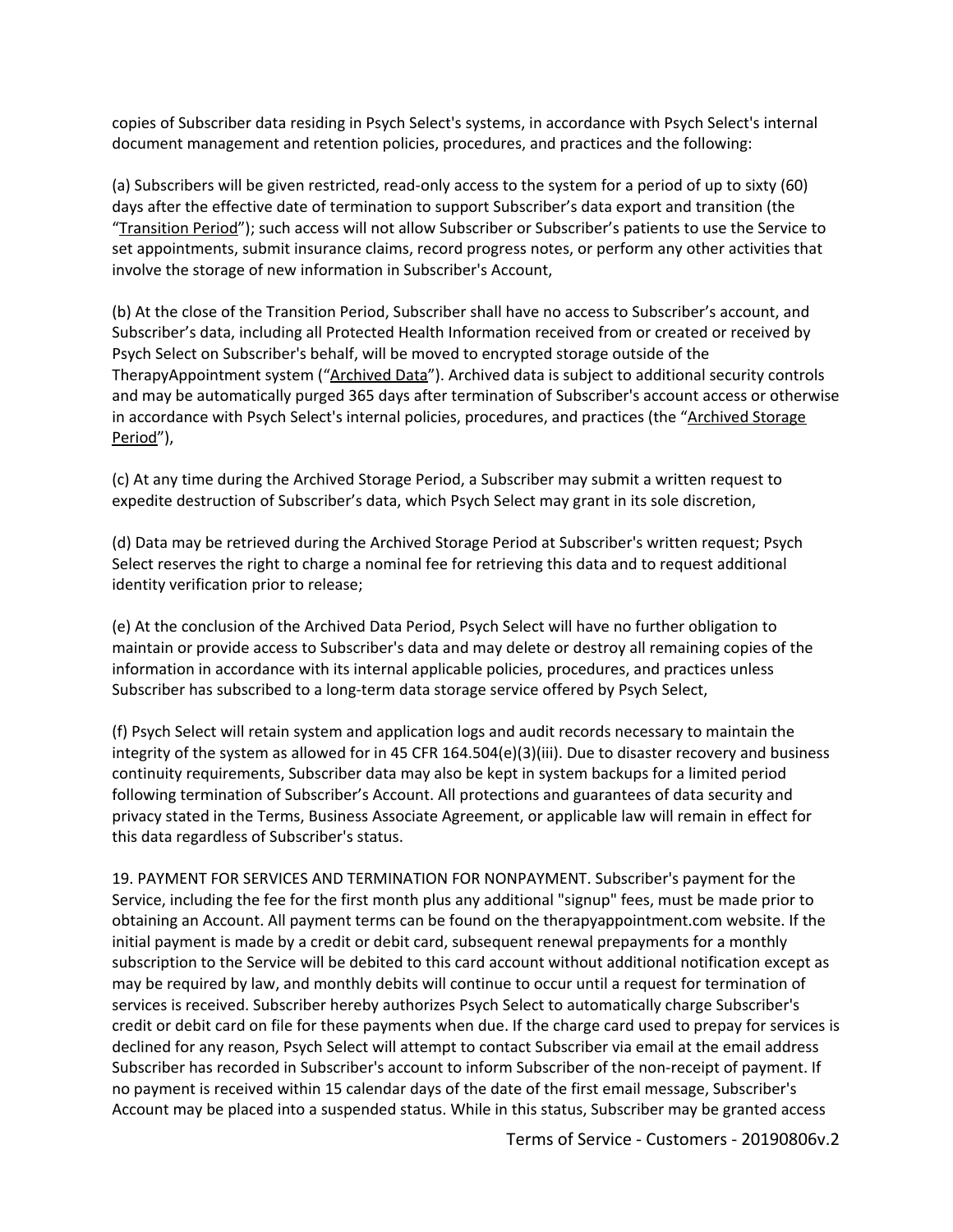to patient information that Subscriber has previously entered, but Subscriber and Subscriber's patients will not be permitted to use the Service to set appointments, submit insurance claims, record progress notes, or perform any other activities that involve the storage of new information in Subscriber's Account. If non-payment is the only reason for suspension of service, the payment of past due amounts will promptly restore Subscriber's full Account.

20. MONEY BACK GUARANTEE. If Subscriber has subscribed to use the Service for less than 30 days, Subscriber may request and receive a full refund of fees paid, provided that Subscriber has attended (via online "webinar" telepresence) a live demonstration of the features of the software and its proper use within that 30 day period. If more than 30 days have elapsed from the time of fee payment to the time of the request or if Subscriber has not attended a live Service demonstration, Subscriber is not eligible for a refund and no refund is due.

21. ELECTRONIC CONTRACTING AND NOTICES. Subscriber's agreement to the Terms, by clicking "AGREE" constitutes Subscriber's electronic signature and agreement to the Terms. Subscriber acknowledges that he/she is able to electronically receive, download, and print the Terms. Subscriber further agrees that Psych Select may send to Subscriber in electronic form any notices, disclosures, reports, documents, communications or other records regarding the services or Service (collectively, hereinafter "Notices"). Psych Select may send Subscriber electronic Notices: (a) to the e-mail address that Subscriber provided during Subscriber's registration process; or (b) by posting the Notice through the Service. The delivery of any Psych Select Notice is effective when sent or posted by Psych Select, regardless of whether Subscriber reads the Notice. Subscriber may withdraw consent to receive further Notices electronically by contacting support@therapyappointment.com, but upon withdrawal of such consent, Subscriber's Account to use the Service will be terminated.

22. MISCELLANEOUS. The Terms constitutes the entire agreement between the Subscriber and Psych Select concerning the subject matter hereof, and it may only be modified by written amendment signed by an authorized executive of Psych Select. Except to the extent applicable law, if any, provides otherwise, this Agreement will be governed by the laws of the State of North Carolina, excluding its conflict of law provisions. Subscriber hereby consents to the exclusive jurisdiction of the courts of the State of North Carolina for the resolution of any dispute based upon or relating to the Subscriber's use of the Service. The Terms will not be governed by the United Nations Convention on Contracts for the International Sale of Goods. If any part of the Terms are held invalid or unenforceable, that part will be construed to reflect the parties' original intent, and the remaining portions will remain in full force and effect. A waiver by Psych Select of any term or condition of the Terms or any breach thereof, in any one instance, will not waive such term or condition or any subsequent breach thereof. Psych Select will not be liable for any delay or failure of its performance under the Terms that results from causes beyond its control and is not reasonably foreseeable despite commercially reasonable operations and preparations. Except as required by law, the controlling language of this Agreement is English. Subscriber may not assign Subscriber's rights under the Terms without the written consent of Psych Select. The terms are binding upon and will inure to the benefit of the parties, their successors and permitted assigns. The parties hereto expressly understand and agree that each party is an independent contractor in the performance of each and every part of the Terms.

I accept the Terms of Service as listed above.